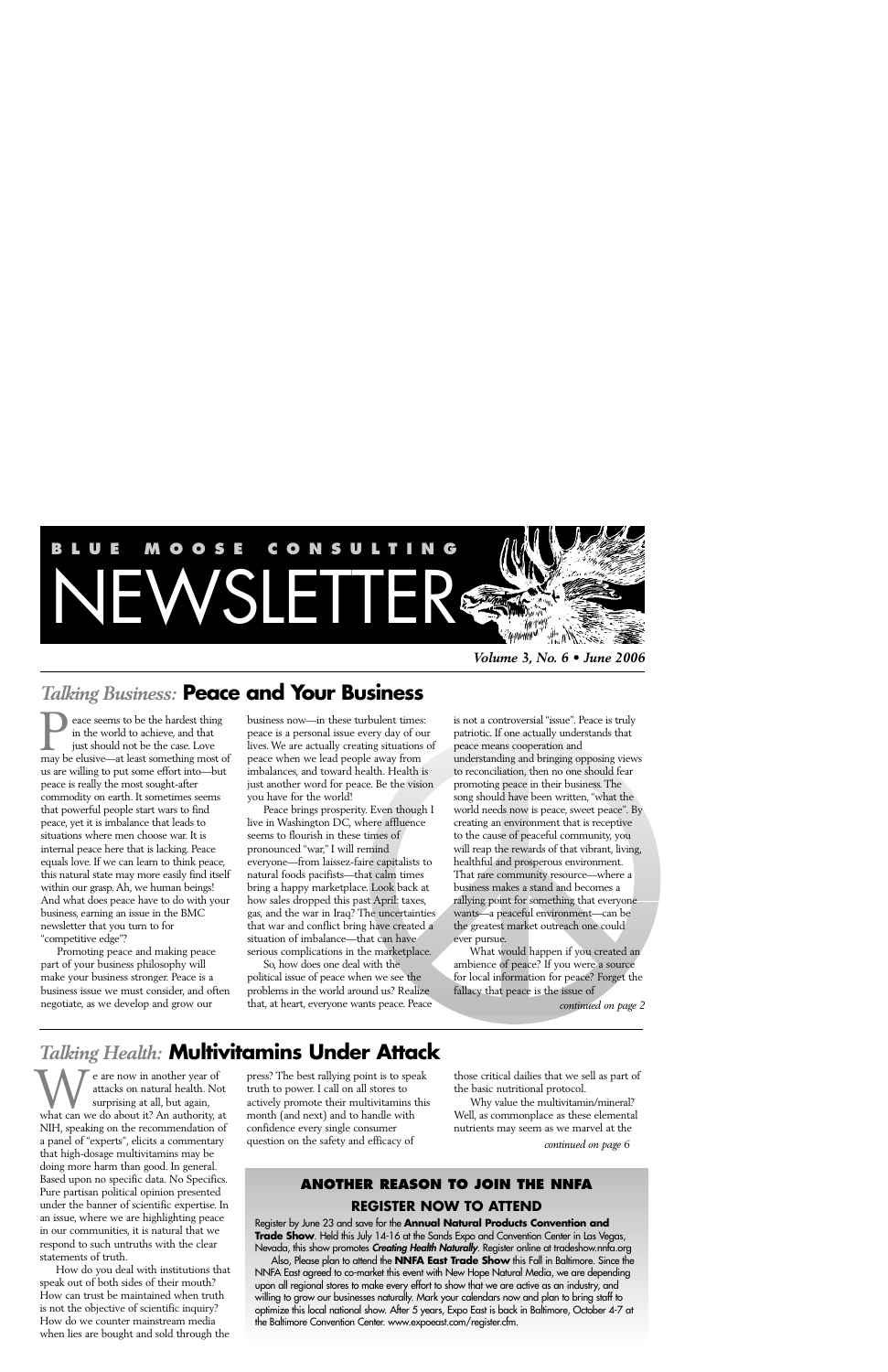#### **Peace and Your Business**

*continued from page 1*

progressives, or the so-called liberals and radicals. Peace is sought by every mother and every child; by all. Peace is the greatest curiosity-creator in the world. If you want to draw people who easily understand health food and natural bodycare, then promote peace. Peace is a word well understood by the vast majority of your clientele!!

But is peace just an elusive word? How can one create peace in a business environment in today's America where partisanship is at dry-timber levels? The question is, how to promote peace? In such a delicate time, one would think the conservative action of being quiet and neutral would be wiser. Possibly, when everyone is tiptoeing in black and white, a place that exudes color would be the place that people feel most comfortable in. Peace is a vibrant, multicolor rainbow: fly that flag outside your door and watch people come in. And, as peace starts within, so peace should be felt when a person enters your store. So start there.

Peace in not about stopping the war now (although it should be a central part of any peace). Peace is calm, and inviting and embracing: peace is not rhetoric, peace is compassion. When a person enters your store, they should feel some of these things immediately—and all during their visit. That is why people return to some stores with frequency, and other stores aren't generating community. Peace has to be present. It starts with the activities in your store. When I worked retail, my attitude was that I was involved in an almost meditative service: that peace would be found where I worked, that my store stood on holy ground. We can achieve this place if we focus on this goal. And then, no misguided governmental directives or superstore infringements will challenge the sanctity of what we provide to our communities. Can you see this as a truth?

Peace is music and a happy "hello" and the way you say "may I help you?" with love and openness. You need to be the example of how peace in the marketplace can be contagious. People want to shop in a place where the cashiers are genuinely loving and friendly—not robotrons. Peace is human contact with love. It is an important business commodity in the competitive marketplace.

Living peace can be profitable. Retail is hard, and the grind can be overbearing. Creating an internal work environment

#### **IN THE NEWS Dr Luc Chaltin awarded NNFA Clinician Award 2006**

Dr Luc Chaltin, D.I., Hom., N.D. founder of Newton Laboratories, will be honored at the NNFA's annual trade show in Las Vegas Nevada this summer for his lifetime service as a "healthcare practitioner who exemplifies the best standards and dedication to responsible holistic medical modalities". Dr Luc has made a tremendous impact on homeopathy and the way it is practiced in the United States, with his specialization in detoxification, clinical homeopathy, and the advancement of homeopathic formulating in complexes that he started while developing the Newton Homeopathics line of products.

that is consciously reaching for betterment has its business rewards. Realize that most people who come to work in a health food store are choosing a way of life where purpose trumps materialistic gain. Treasure and nurture these fellow-travellers. Appreciate their convictions, and create an environment as manager and employer where they feel that their efforts (and yours) are going for a greater common good. Then, you will retain good personnel and life-long friends. People who work for the noble cause should always do better, and work harder—especially if the store is diligently creating a better, more peaceful environment daily.

Likewise, make peace with your competition: they are there to teach you things and should not be viewed as an enemy.

Promoting peace can be inspiring. We forget that inspiration breeds betterment. Don't be shy about humbly making known your dedication to peace. Make your store a meeting place for people seeking a place of peace. *Sangha* is a Sanskrit word meaning "spiritual community". Best known as one of the three pillars of Buddhist teachings and philosophy—The Buddha, The Dharma, The Sangha—Sangha refers to the community of beings aware of the spiritual connection between all life. All religions have this commonality. Show leadership on the issue of peace, and those seeking enlightenment will gather. You provide a place for a community. And in fostering love, you have created an easy

meeting-place: a shopping center that is a place of peace!! When I see customers sharing conversation in stores, my heart leaps with pride in what we do.

Beware of the pitfall of using the word peace as a marketing tool, and then not actively promoting the actions of peace. This is the greatest danger: far greater than insulting any aggressively isolationistic security-conscious regular customers. Peace can work anywhere if you understand what true peace means. True peace is not a marketing plan, it is peace in action. Walking the beauty way: the Christian belief that they will know we are peaceful people by our love. Our love is our store and the health we provide there. Our love is how our store has meaning in the world around us.

And of course you cannot have peace without justice. Justice will be there constantly to trip you up as you speak for peace; because how can you speak for peace and not speak for justice? Justice begins with a fair wage. And being honest to everyone in all your business endeavors. In being a rallying point for efforts locally to help those who have injustices heaped upon them. To work tirelessly to create a world where justice occurs both locally and worldwide. I expect justice in our natural foods marketplace: and so should you and your customers. Always side with those who are working for peace, justice and the common good. Justice begins with how we act.

Finally, there is compassion. We have such an opportunity through our business to bring compassion to people who need it when they need it. By the way we speak to a person in pain, or depressed/lonely/

*continued on page 8*

#### **ADVERTISING TO HELP YOU SELL**

**Himilaya USA:** Shatavari ads in

•Body & Soul

#### • Whole Foods Magazine. **Nordic Naturals ads in:**

- •Alternative Medicine
- •Delicious Living
- •Natural Foods Merchandiser
- •OnFitness Magazine

#### **Perfect Organics**

- •Press/Article: Yogi Times
- •AD Advertorial: UTNE Magazine

•Sponsor: Farm Sanctuary 20th

Anniversary Gala (Perfect Organics one of the sponsors)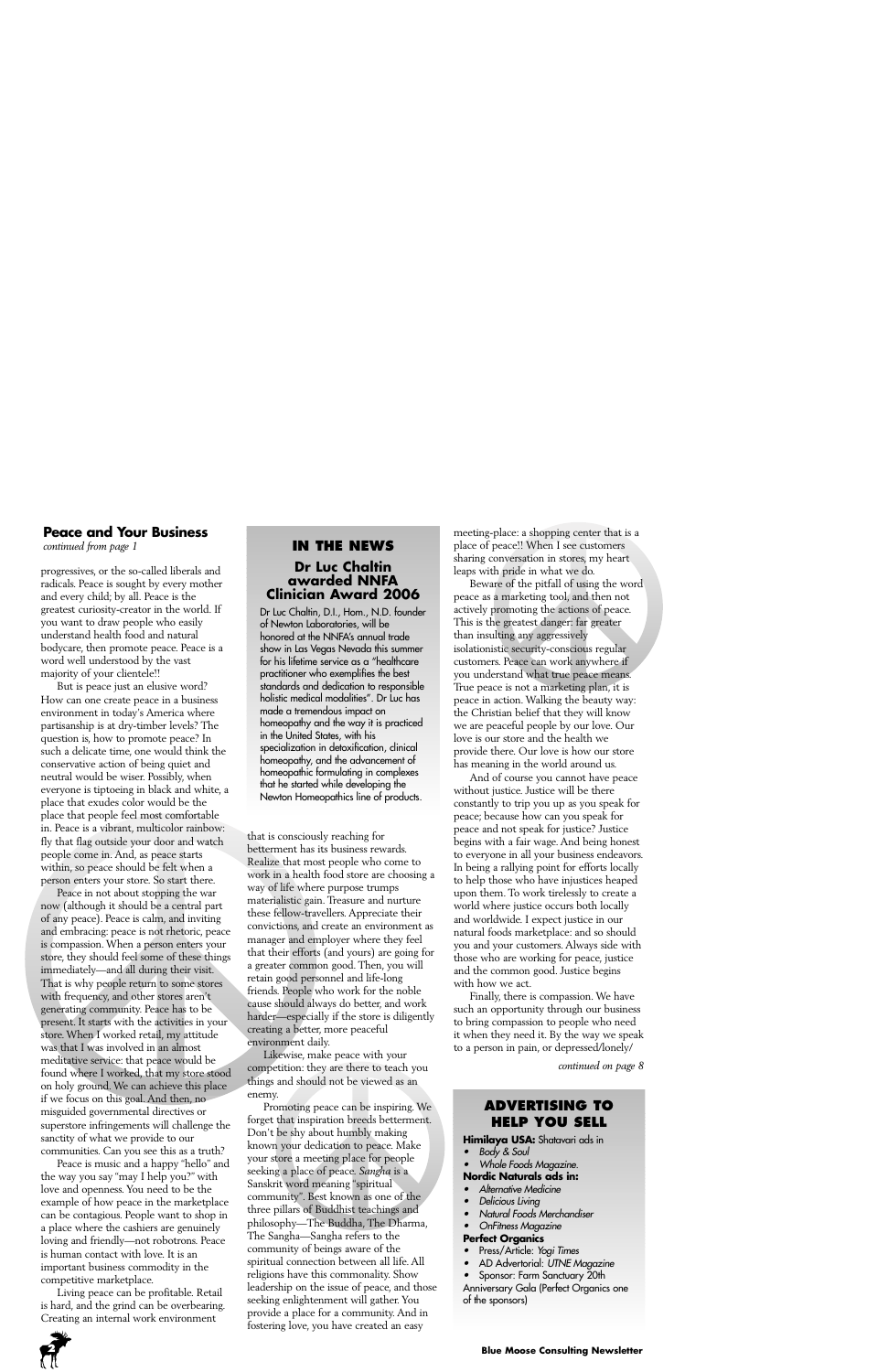

#### **JUNE PROMOTION 15% OFF**

- Arnica Oil
- Connective Tissue Tonic™
- Flexible Joint™ Compound (formerly Angelica/ Devil's Claw Compound)
- Herbal Ed's Salve
- Liquid Lightning™ Compound
- Trauma Drops™ Compound
- Trauma Oil™ Compound
- Turmeric liquid extract
- Willow/Meadowsweet Compound

Outdoor activities necessitate herbal solutions to potential cuts, bruises, scrapes and post-exercise soreness and swelling. Provide options by promoting the best herbals available to your customers!!

**Herbal Ed's Salve**™ is a regional best-seller: are you promoting this effective all-purpose salve? Ingredients: dried comfrey root\*, fresh St John's wort flowering and budding and tops, dried calendula flowers\*, dried plantain leaf\*, dried chickweed herb\*, dried mullein leaf\*, bees' wax (crude unbleached), bee's propolis.

Available in a 25 gm, watch-pocket-size ointment can. Great outdoor gifts. Front-counter sales. AMAZING!!!

\*certified organic Not represented by BMC in NJ



#### **NORDIC NATURALS**

**JUNE PROMOTION 15% OFF** Promo good through June 23

**Men's Health #01750 EPA Formula** 60 ct. Each softgels DHA: 200 mg. EPA: 850 mg **#01751 EPA Xtra** 60 ct. Each softgels DHA: 274 mg. EPA: 1060 mg

#### **New Item: Coming Soon!!**

The Best-selling Berry Keen will be taking a name change to unify the line of children's products. The new name will be *Children's DHA Liquid*. The label will match the look of the other great selling children's products and make it easier for your customers to understand they have options for getting these great products to their children. Expect new items to roll out sometime soon. Ask BMC reps for details.

Children's DHA (Strawberry Flavor) 8 ounce, 1/2 tsp/serving Item # RUS-02723 Retail \$21.95, Wholesale \$13.17 Note: This is an 8oz version of the Berry Keen (whose name will change to Children's DHA very shortly).

*Please consider this your formal notice that Nordic Naturals has made the decision to discontinue our Singles Line for the interim.* This includes: Omega-3 Singles, Complete Singles, Arctic Cod Liver Oil Singles

Not represented by BMC in NJ and parts of PA Not represented by BMC in NC, WV Not represented by BMC in NC, WV



|  |  | New Products Innovative new Products that are Instant-sellers |  |  |  |  |
|--|--|---------------------------------------------------------------|--|--|--|--|
|  |  |                                                               |  |  |  |  |

| Vitamin D (Ianolin)   | #311  | 90 Vcaps     | 3.98  | 7.95  |
|-----------------------|-------|--------------|-------|-------|
|                       | #313  | 180 Vcaps    | 6.98  | 13.95 |
| Vitamin D (fish oil)  | #306  | 100 softgels | 3.48  | 6.95  |
|                       | #307  | 250 softgels | 6.48  | 12.95 |
| BroccoliActive™500 mg | #1260 | 60 Vcaps     | 11.98 | 23.95 |
| Multi-EFA's 1000 mg   | #1012 | 90 softgels  | 9.48  | 18.95 |
|                       |       |              |       |       |

#### *Ask for intro deals*

*BroccoliActive*™ *has the highest total glucosinolates on the market* (30 mg) and is the only broccoli extract to contain standardized amounts of the entire family of glucosinolates from each nutrient-dense stage of the vegetable's development—broccoli seeds, sprouts and immature plant. (not just isolated metabolites!)

*Multi-EFA* provides a unique blend of flax oil, evening primrose oil, and borage oil in one capsule. This obvious combination is currently not available on your shelves. The three most requested plant oils all together in a convenient one-a-day. (50 Mg GLA per cap) Note: Multi-EFA [1012] replaced the previous item with the same UPC that is listed in price lists as a perilla oil product. The manufacturer of perilla oil folded; but Bluebonnet kept the name and same UPC code because this product more appropriately fits the name MultiEFA!]

**Every store needs to carry a lanolin-based Vitamin D.** 1000 mg is the dosage everyone is looking for.

*Bluebonnet—continuing to lead the way with well-researched innovative nutritional products*

## NEWTON homeopathics

Always safe, always effective.

#### **JUNE SPECIALS 20% OFF**

#38 Bug Bites #18 Menopause #27 Appetite Control *Newton for Pets* #P24 Pet's Fatigue *"Nothing But Natural" for Kids* #F29 Bowel Discomfort (cannot be combined with any other discount)

#### **20% NEW PRODUCT LINE EXTENSION DISCOUNT**

#67 Foot Fungus #69 Incontinence #73 Shingles UPC CODES FOR SHINGLES: 07 88199 00073 L01; 07 88199 00573 MDC Pellets and one ounce liquid. Must ask for discount at time of order

**PLUS** *Get a homeopathy certification and a discount on your next order!* Complete a half-hour website training at www.newtonlabs.net\*\* and receive a 10% discount for each \$100 order for each employee who completes the training and sends in the reviews (up to 7 employees per store—maximum \$70 for \$700 order). For example if 3 employees complete the training then the store gets 10% off of a \$300 order or 10% off of 3 \$100 orders, etc. \*\*ask your BMC rep for training details

On our website www.newtonlabs.net on the left-hand side, place your cursor on Products/More Links, then click on "About Homeopathy". You will be presented with the option to take (2) 15 minute sessions on Homeopathy and Newton Homeopathics and receive a certificate of completion.

**PLAN AHEAD: FALL RETAILER CERTIFICATION CLASS**  Sept 15 and 16, 2006 in Conyers, GA

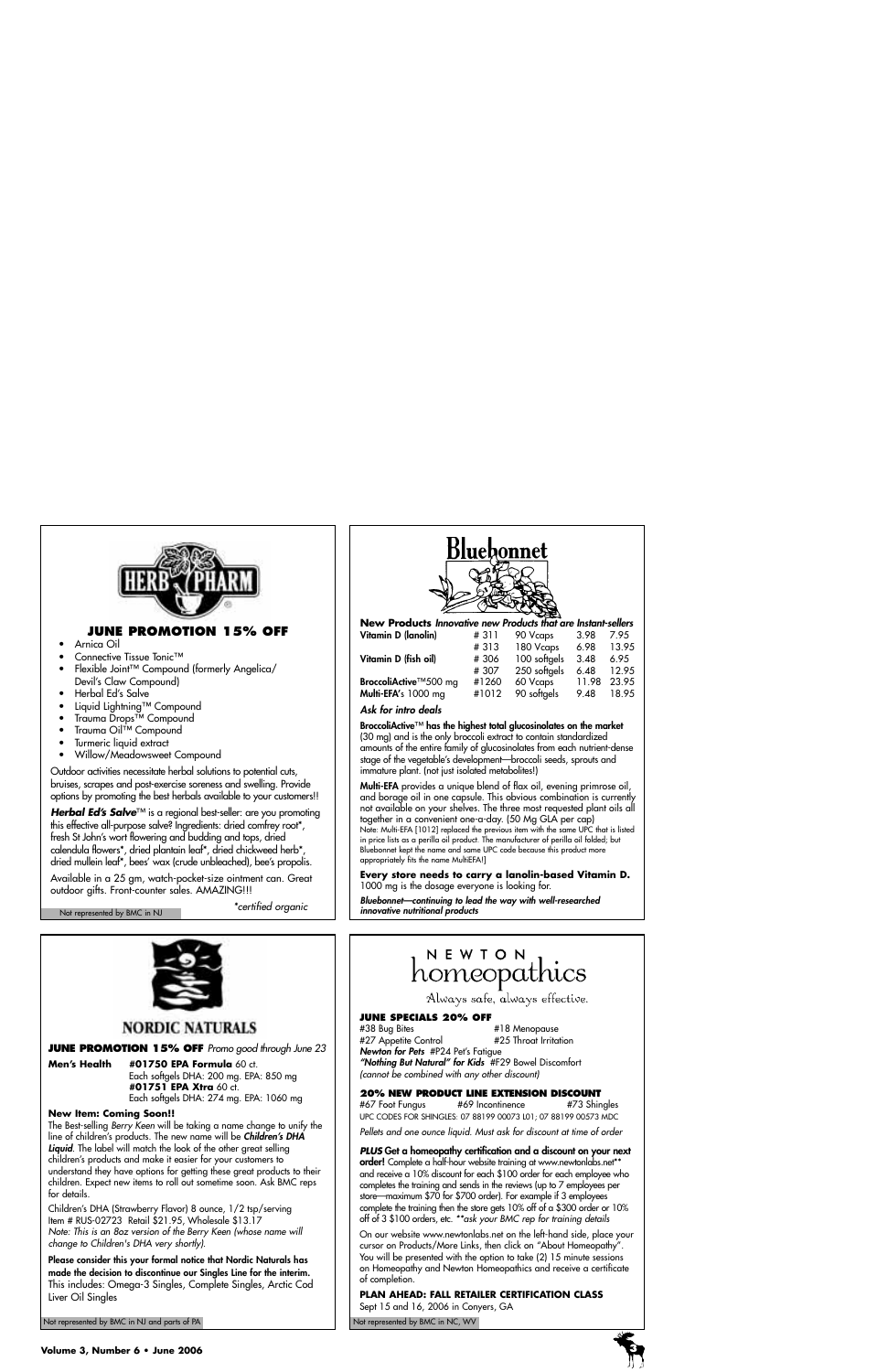

The Essence of Well-Being®

#### **Great Summertime Sales** *AromaLand™ Sampler Paks*

Essential Oil Sampler Paks are a great way to introduce people to aromatherapy and its great applications during the summer months. Capture new sales with a selection of great introductory sample paks by the register. Suggestions:<br>• Home & Travel • Personal Spa

- Home & Travel Personal Sp<br>• Sports & Fitness Energizing
- Sports & Fitness<br>• Relaxing
	-
- 
- Relaxing Respiration
	- Romance

Each sample pak contains six individually labeled 1 ml bottles of pure essential oil.

#### **Made for Men pak for Father's Day and Men's Health Month**

This sampler pack contains six individually labeled 1ml. vials blended with Jojoba Oil for direct application to the skin. Contains: Jasmine-Sambac, Patchouli, Peru Balsam, Rosewood, Sandalwood and Vetiver... cherished by women, too! Aromaland's Essential Oil Sampler Packs are an economical introduction to the fascinating world of Essential Oils and Aromatherapy. A brochure is included, explaining applications, blending, cautions, etc. The stylish and handy packaging performs well as a gift box, storage and travel case. The award-winning drawer-like design keeps the oils organized while protecting them when on the go.



*Finest Quality Hair, Body and Skincare Accessories*

#### **Men's Health Month & Father's Day**

They say that buying a gift for the man who has everything is always difficult.

*R.S. Stein Brushes from Germany* are a high-class gift that will last for years.

Promote these men's line brushes in your growing men's bodycare section, and on your Men's month endcap. Fine hard wood, the highest quality pure bristles, finished with gold screws in the wood handles make the R.S. Stein collection a fine piece of craftsmanship as well as beauty.

Military square & oval brushes, club style, professional style, wave brush style, and the facial cleansing brush.

Not represented by BMC in NC, NJ, PA

EssentialFormulas

*Probiotics from a world's leading authority of lactic acid bacteria:* 

#### **DR OHHIRA'S PROBIOTICS 12**

Dr. Iichiroh Ohhira, an award-winning microbiologist from Okayama University in Japan, initially attended Okayama University, receiving his initial postgraduate degree from the school of agriculture. He later received a doctorate degree in Veterinary Medical Science from Azabu University in Japan.

In 1991, Dr. Ohhira was honored by the Japanese Dairy Science Association for his paper describing a special strain of lactic acid bacteria— E. faecalis TH10. This strain was determined to be 6.25 times stronger than any other strain of lactic acid bacteria known to bacteriologists. It is found only in Dr. Ohhira's products including Probiotics 12 PLUS.

Dr. Ohhira has authored or coauthored more than 20 scientific articles on lactic acid bacteria. His main areas of scientific research include:

- 1. *Research and development of anti-allergy foods*, utilizing lactic acid bacteria and other useful microorganisms.
- 2. *Promotion of chemical-free organic farming and fruit cultivation*, including prevention of continuous cropping-related problems, through the use of lactic acid bacteria and various useful microorganisms.
- 3. *Research in chemical-free golf courses*, exploiting the benefits of lactic acid bacteria and other useful microorganisms.

*Safety, Quality, Efficacy and Results. Recommend the best.*

Not represented by BMC in PA, NJ



#### **MAY PROMOS EXTENDED THROUGH JUNE**

#### **22% End Cap Discount**

Enhance your immune support area! 90 pieces (mix and match) gets you this great end cap deal!

#### **15% Line-Extension Discount**

Add any SKU not currently carried:

- 2 oz vertical spray-top
- 2 oz fine mist spray-top
- 2 oz dropper top
- 4 oz dropper top
- 8 oz dropper top

Note: Sovereign Silver<sup>™</sup> uses glass for all its products. These products should never be stored in plastic.

Carry the brand with a guaranteed quality, silver hydrosol by Natural-Immunogenics



#### *Surya Henna™ and hair color products are taking the region by storm.*

"Finally", buyers are saying, "a natural hair coloring without the dangerous chemical additives [peroxide, ammonia, resorcinol, PPDs or parabens]. Now I can get excited about recommending these products to my<br>customers"-EJ, store buyer -EJ, store buyer

**Opening Order Discounts:** Several ways to save from **15% TO 25% OFF** on opening order discounts. Ask your BMC rep

Surya Henna Cremes

- 15 different shades
- Guaranteed to cover grey hair in one easy application
- Semi-permanent: washes out after 7-10 washings
- made with gentle dyes, and no heavy metals
- No peroxide, ammonia, resorcinol, PPDs or parabens
- Safe for consumers with certain chemical sensitivities



1. JUVO® is a plant-based vegetarian/vegan meal: Organic whole grains, vegetables, sea vegetables and mushrooms make up this vegetarian ingredient list.

2. Over 25 ingredients, freeze-dried, to protect essential nutrients and retain freshness.

3. JUVO® is a complete whole food meal replacement: a balanced low-calorie meal in on-the-go pouch.

Not represented by BMC in NC, SC Not represented by BMC in NC, SC Not represented by BMC in PA, NJ "One JUVO meal a day can make a healthier America." **This is JUVOlution!** [\*7 or 15-meal box]

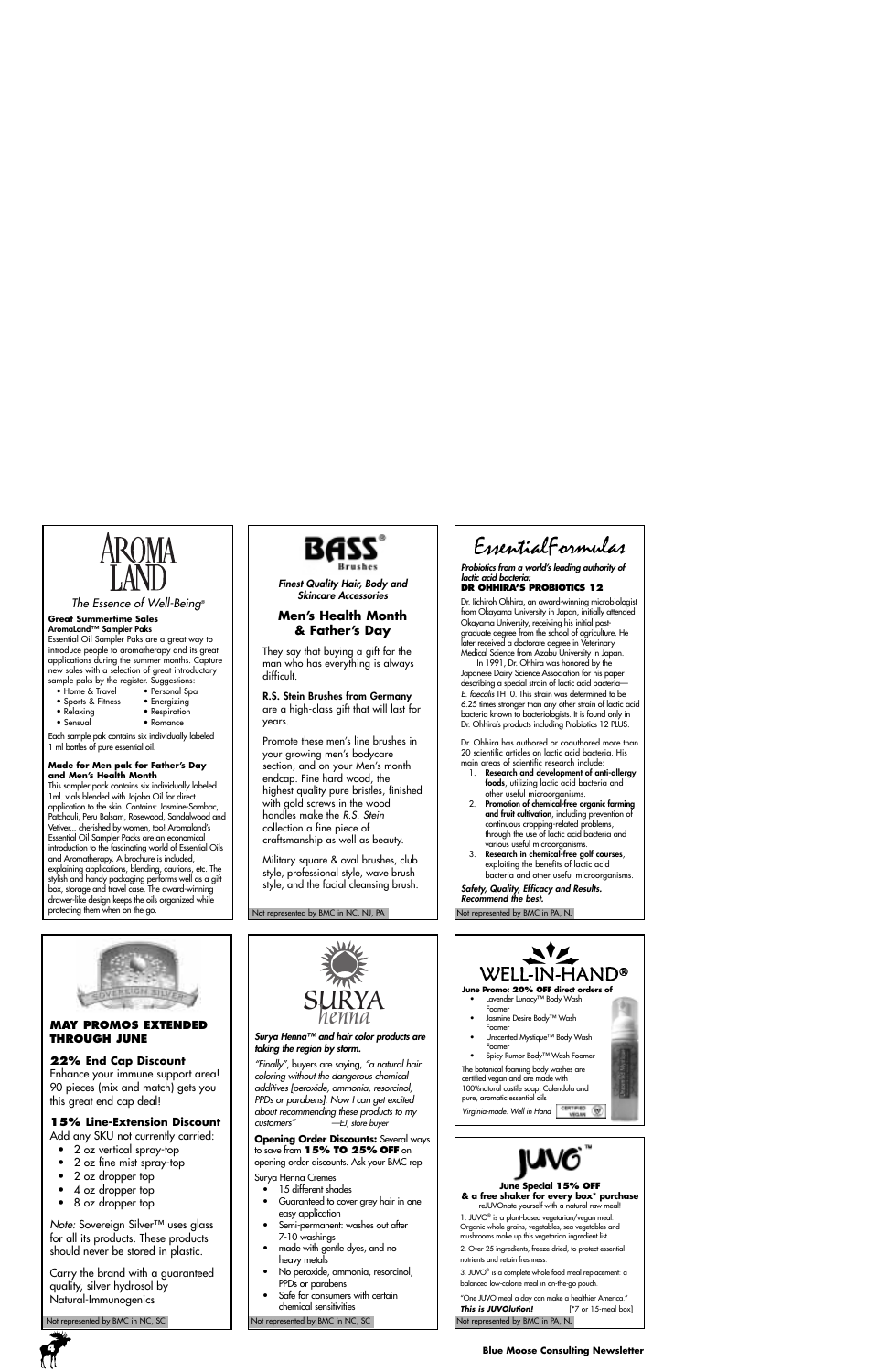

### *The Key to a Man's Health starts with products from Himalaya USA!* **June is Men's Health Month**

| <b>June Promo</b> | <b>ProstaCare®</b><br>VigorCare <sup>®</sup> | Ashwagandha<br>Guggul |
|-------------------|----------------------------------------------|-----------------------|
| Buy 15 products   | <b>7% OFF</b>                                | <b>3% OFF</b>         |
| Buy 25 products   | <b>15% OFF</b>                               | <b>5% OFF</b>         |
| Buy 50 products   | <b>25% OFF</b>                               | <b>10% OFF</b>        |
| Buy 100 products  | <b>30% OFF</b>                               | <b>17% OFF</b>        |

#### **Himalaya June Phone Trainings:**

Tuesday, June 27 and Wednesday, June 28

Pure Herb Review: Ashwagandha, Amla C, Bacopa, Triphala, Arjuna, Neem, Gymnema, Guggul, & Chyavanprash

ALL CALLS, ALL SESSIONS HELD AT: Eastern Time – 11AM, 3 PM, 5PM, & 7PM Identical Half-Hour Sessions Toll-Free 1-866-308-9700 Access Code 81356#

Not represented by BMC in PA, NJ

# **OLBAS®**

#### **June Promotion 10% DISCOUNT**

(direct orders only)

#### **Olbas Oil** [25 cc]

This 100% pure essential oil formula has been a European household favorite for over 100 years. Applied to the body, Olbas Oil™ tends to increase circulation at the surface of the skin, opening up the pores, and providing a warm feeling of relief in muscles and joints. Olbas readily diffuses into the air,

providing extraordinary sensory benefits to nasal and bronchial areas, cooling and invigorating dry inflamed nasal passages due to colds, allergies and hayfever.

**Olbas™**: peppermint oil, eucalyptus oil, cajeput oil, wintergreen oil, juniper berry oil, clove oil

Inhalation, massage, sports & exercise

#### **Also: Direct Order Incentive:**

**Free** Olbas™ Pastilles Samples: 100 ea. w/ order of 12 boxes

Pastilles in handy Counter Display ONLY \$35.64! [10% off]



**Health Education**  $\div$  **Health Products**  $\div$  **Aloe Vera** 

#### **The Power of FiberMate®**

FiberMate® provides healthy regularity`with a nutritional combination of green vegetable fibers and Aloe Life whole leaf aloe vera in a psyllium-free, senna-free, casgara-sagrada-free formula. A necessary addition to every intestinal health section. Consumers read labels and they will buy this product.

*Whole sprouted wheat grass, alfalfa, parsley, black walnut hull, carrot, clove, whole leaf aloe vera, pectin, beet, slippery elm, okra, bromelain, kelp, spinach, DDS-1 lactobacillus B. acidophilus, F.O.S. from Jerusalem artichoke.*

- Contains 3 grams of dietary fiber per serving.
- Effective. BMC has untold testimonials for noticeable effectiveness. Some stores buy them by the dozen—in tabs or powder
- Great for children and adults
- 3 tablets are equal to one serving of dark green vegetables.
- Dairy and gluten free

#### *Aloe Vera's benefits when taken daily include longevity!*

Studies show that Aloe Vera taken daily can increase the life span of mammals 20%, equating an additional 10-15 years for people! Aloe Vera is a remarkable plant helping all the organs to function better, including: digestive tract; absorption of nutrients; candida and fungus control; skin, collagen support; allergies and immune function. The daily dosage of Aloe Life Juice Concentrate is 1 ounce—equal to 2 tablespoons. Best taken before meals and/or supplements to increase absorption 3-10 times.

People have been misinformed of Aloe Vera's safety for children, seniors and pregnant women. The impression that all Aloe Vera is a laxative and will cause the depletion of electrolytes because of the onset of diarrhea is not correct! Aloe Vera from the Barbadensis Miller species Whole Leaf Juice that contains the yellow sap is not a laxative. It gently encourages the bowels to move, which people with constipation welcome. Aloe Vera balances the bowels. If one is constipated it will help with elimination, and if one has diarrhea it will slow it. Studies also show Aloe Vera is safe and not toxic!

# **PERFECT® ORGANICS**

#### **JUNE SPECIAL 10% OFF all opening orders of the Body Washes**

#### **3 in 1 Ultimate Body Wash**

For: Shower, Shave Gel, Bath Soak

Super Lather, Super Moisturizing, Always Organic, Always Vegan

No Sodium Laurel Sulfates or Parabens

*Stock all four products* Lavender Lavish, Orange Ginger

Nilla-Mint, Citrus Fresh

#### **Join the Organic Beauty Revolution!!**

Perfect Organics™ was one of the sponsors of the 20th Anniversary Gala anniversary of *Farm Sanctuary*, May 20, 2006, where 600 advocates gathered in honor of Farm Animals at an event held at the Cipriani Wall Street Ballroom in New York City.

*www.farmsanctuary.org/gala/2006/post2006.htm*



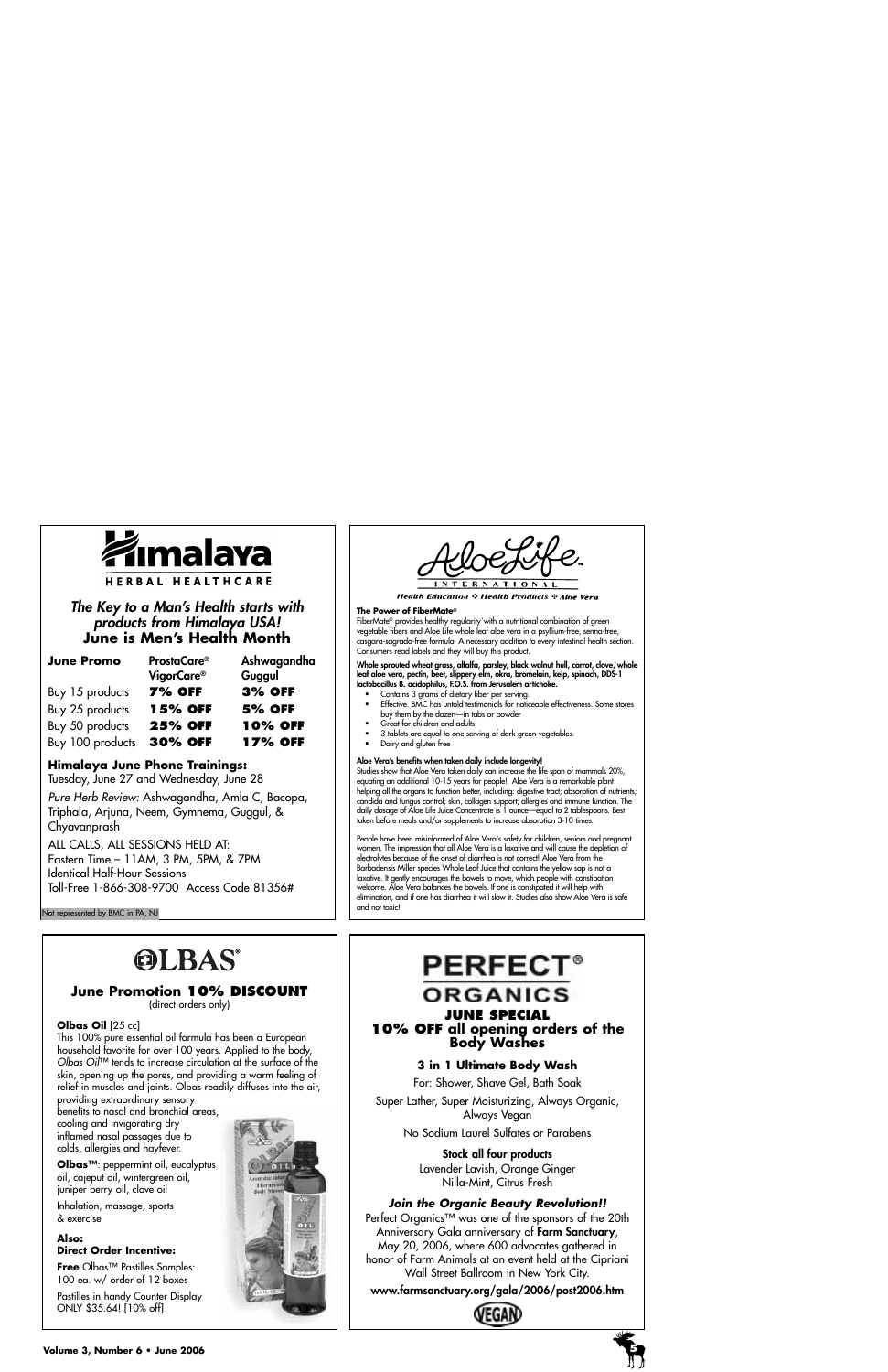#### **Multivitamins Under Attack**

*continued from page 1*

benefits that can be realized by some of the newer nutritional superstars, it is really the basic work that vitamins and minerals do that create the environment for all the other nutrients to do what they do effectively. Look at the essential Omega-3s. If not for the co-factors of certain B-Vitamins and Minerals, the effectiveness of EPA and DHA would be lessened.

Certainly, we need no reminders that vitamins are called such because their absence leads to a situation of imbalance, "dis-ease". So where are the newly christened nutritional experts coming from with their blanket pronouncements that high amounts may cause more harm than good? If nutritional supplementation with quality raw materials done in a controlled setting by impartial observers shows that the ingestion of these nutrients removes the cause of the ill-ness in question, then the products work.

But that is not being challenged. What is being cleverly posited by the biased "experts" is that centrum-like dosages are indeed splendid, while therapeutic dosages (or dosages meant to compensate for the realities of lower absorption from isolated

#### **TAKE 5 MINUTES**

Wanna learn more? See the **Newton** ad in this issue about their homeopathic training session on-line, and make it a monthly habit to attend the **Himalaya USA**™ 30-minute free phone trainings. Don't say the information isn't being offered. Mark your calendars now!

nutrients) can lead to a host of bugaboo, too-scary-to-define adverse reactions. The issue for the administrators is not determining the truth, but maintaining control. For their purposes, valid studies need not be conducted, as the goal is simply to create doubt in the mind of those who watch the evening news and read the daily headlines in the major, corporate newspapers.

So once again, we are forced to respond with a reactive-education. Dispelling non-truths, and explaining truths against unsubstantiated, one-line pronouncements. We must counter a feigned truth, and exert energy not on "helping"—but on defending.

Your customers trust you. People who have had health restored per your direction know that you have your ear to

#### **"WE ARE HEALTH FOOD PEOPLE" Employee Profile—Nancy Hennessey Blue Moose Consulting Payroll Officer**



Hello every one. I am Michael's Mom, Nancy Hennessey. I could not believe that he asked me to be in the newsletter, but I am now the person who does the payroll for his staff, so I guess it makes sense to include me in these profiles. This also makes us a "family business" like all the other companies Michael talks about in these newsletters.

I guess I will just mention that it is good to see my son having all this success with natural foods. I watched him for years working in stores and didn't know if he would stay with this career, but he is a man of principles and it seems as if he knew what he was doing after all. And all the things that he said all these years seem to be correct.

It started to worry me when he began hiring all these people. "Where are you getting the money?" I would ask. But he wants to make sure that every store gets the appropriate service and I am proud of him for trying to help everybody. That's my Michael!

Anyway, just so you know, the bill paying department is in Philadelphia, and I am enjoying the computer I use to get the messages before I write the checks. I can check on my grandchildren now, and that is fun. Michael has gotten me to take a few supplements and I really like the **Aloe Life** Face & Body Lotion. Every day I take the **Bluebonnet** protein shake. Natural Foods has become my second job (I work for Go Go Tours), and I have to say that Blue Moose Consulting sells a lot of stuff. Thanks for helping us grow.

My favorite shows are American Idol and Survivor and I really like true-story movies on Lifetime. Nice to meet you all, Nancy



#### **ENDCAP IDEAS**

Bring out the best in your men's healthcare products and position them next to products promoting exercise, sports and travel in the great outdoors. Everyone will be interested in a wellformulated dueling endcaps promo highlighting these timely ideas.

**Men's Healthcare:** Bluebonnet's Super Vita CoQ10, Saw Palmetto; Nordic Naturals EPA & EPAXtra; Herb Pharm's Athlete's Power Tonic™ and Male Sexual Vitality™—great up front in the 6 pak displays; Himalaya USA' s VigorCare™ and ProstaCare™; Newton's Prostate OTC Complex and Libido Formula; and, men comb their hair—see the Bass Brush ad—and dye their hair— Surya hennas—too!!

the ground, ever on the lookout for honest research. They understand the deceptions prevalent in the modern media today, and they also look to you for guidance. So, spur sales this June by highlighting with pride your favorite multivitamins. Say loudly that everyone should absolutely be showing wisdom by taking the daily multi that provides the essential insurance policy they may need if they are not getting all the crucial basenutrients their bodies require to function efficiently.

Make it a crusade to get everyone taking a high-quality multivitamin now.

And somewhere, someone who is watching national trends will see that multivitamin sales actually went up after that timed and planted story—evidence that the public can not be swayed hither and thither by the words of authority misdirected.

So I unabashedly speak with confidence about the only multivitamins that I represent (deliberately)—Bluebonnet's team of multis.

Super Earth® was one of the founding members of the Bluebonnet stable of products. A whole foods based nutrient product, this multi is Bluebonnet's bestseller in our region. As with all Bluebonnet products, what makes them stand out is the quality of their raw materials and the art & science corralled to make them consistent and efficacious. Super Earth® Formula has a beautiful green color that proudly proves its high plant-sourced nutrient base of spirulina and chlorella. The caplets break in a strong hand showing Bluebonnet's expertise in packing a product with essentials without compromising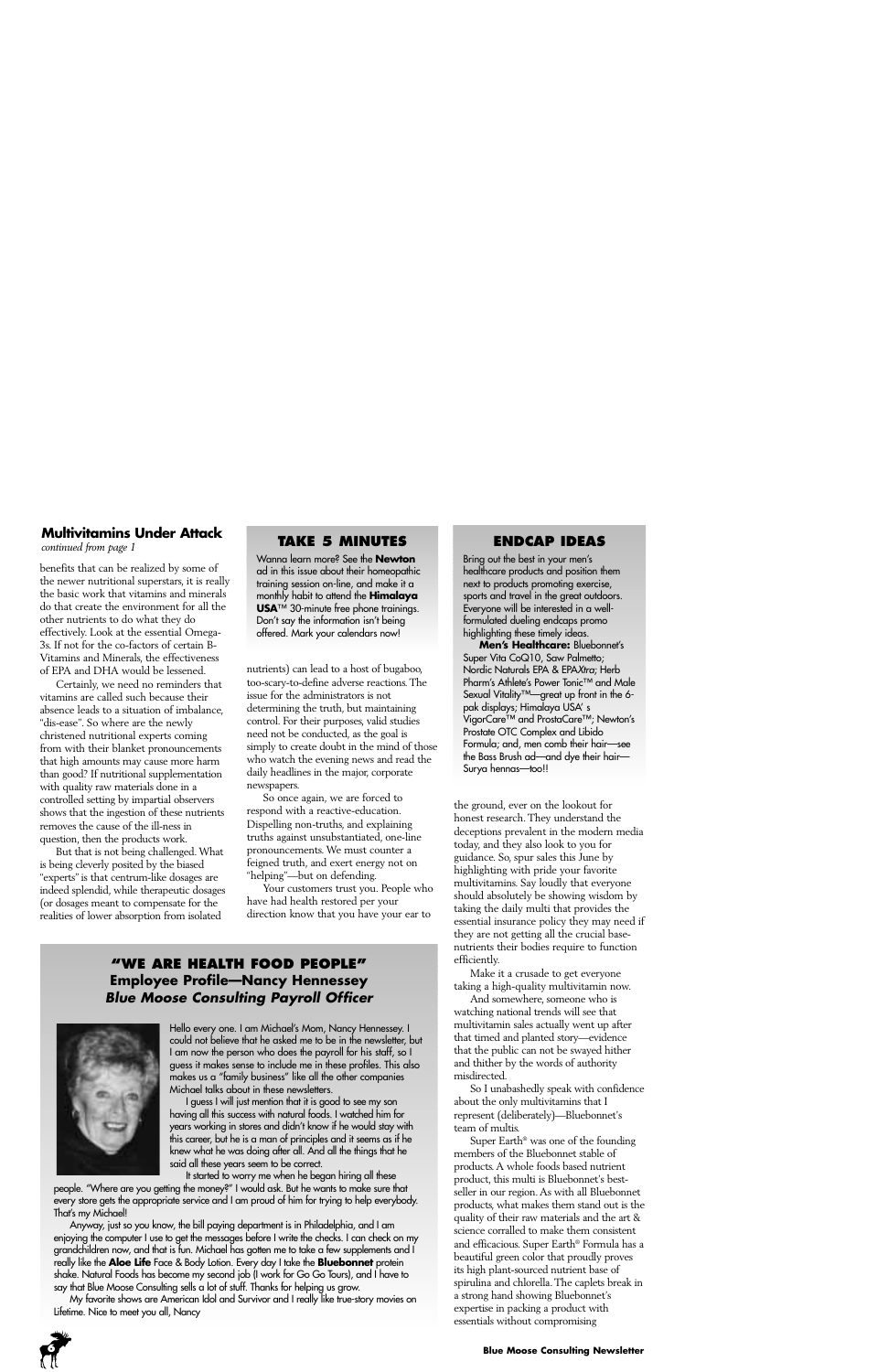availability to the digestive system. Super Earth® adds meaningful amounts of caretenoids, antioxidants, nutritional oils and plant-based enzymes making it one of the most complete multis on the market. Greens and all the nutrients spirulina provides, quality USP-nutrients, and enough cofactors to have a positive effect on anyone who takes them regularly. This product will naturally bring energy along with the structural support one expects from a daily.

Super Earth®, lead product of a family of food-based nutrients that include the Super Earth protein powders, is good safe nutrition, and more. Super Earth® works! Quality manufacturing and formulation come from finding ways to "fit" lycopene, lutein, grape seed extract (25 mg), and quercetin/bioflavonoids in because they affect everyone's health. A multi can only do so much, but this multi can do that much and more. Bluebonnet is also the only manufacturer to date who has invested in the promise and science that the super-antioxidant GliSODin® vegetarian S.O.D. brings to the health marketplace. This SOD in itself makes Super Earth® the premier green-foods based antioxidant multi on the market. One rounded caplet, three times a day.

Going a step further, Bluebonnet has a superior antioxidant multi in their Super Vita CoQ10. What makes it super? It provides what most multiples do not with its high CoQ10. The synergy that this nutrient brings must play well because athletes and the nutritionally-aware love this product as a quality based addition to their nutritional protocol. It is also a 3-aday, and it spreads its 75 mg of the Bs, and 400 IU of the E to the user over the course of the day. Super Vita CoQ10 also offers the GliSODin® S.O.D. This caplet utilizes the vegetable-coating that Bluebonnet uses in their manufacturing

#### **TESTIMONIALS COUNT**

"Mixed with my faith in Jesus' name and a little waiting period, removing toxic behaviors and using the product Liv.52 (Himalaya USA's LiverCare™)—my life came back!!! The overwhelming fatigue, disinterest in everything, dark urine, sluggish thinking are disappearing more and more as time goes by!"

When asked if he would recommend this product to others, he gave an overwhelming "ABSOLUTELY"! R. was taking 4 tablets per day.

process—another innovation they use to make their products more natural, and better for you.

For the one-a-day crowd, Bluebonnet offers two solid nutritional options. Multi One® provides the basic essentials. Again, with their multiples as with every product, the highest quality raw materials are used in manufacturing. Since Vcaps are becoming the norm for our industry, this product appeals to anyone looking for a one-daily. The easy-to-swallow caps provide the basics accepted by all progressive nutritionists and nothing more. No fancy little gadgets made to make the product stand out. Good platform nutrition is what it is, and Bluebonnet delivers consistently as expected. Albion® amino acid chelate minerals make this product the choice for the nutritionally astute.

Maxi One® is Multi One's full spectrum caplet counterpart. This daily standard has more B-complex per tab as the caplet can hold more nutrients than a capsule can. Your customers need to have a capsule and tablet option from your prime brands, and Bluebonnet delivers this choice better than any major company. Maxi One® and Multi One are also actually simple names that your customers will easily learn to ask for. Both products come in an iron and iron-free version for consumer choice.

Maxi Two® works for the person who wants that product in the middle neither one nor three a day. Multi-Vita



#### **TIP OF THE MONTH**

#### **Stock Rotation is a Mutual Responsibility.**

Note that for manufacturers, returns are a total loss 95% of the time. So, except for consumer returns, any other return adds to the overall inefficiency of the natural foods industry and adds to overall price increases!! Summer is the best seasonal opportunity for most stores to make sure that they have the systems in place to honor their responsibility to make sure that product is rotated properly, and that slow-moving items are re-discovered and promoted again.

Softgels rounds out the multi line, with a product that has slowly gotten very popular; maybe because it provides 800 IU of Vitamin D per two caps, and D has become so important. Bluebonnet only uses the well-accepted cholecalciferolsource of Vitamin D.

How complete a line to highlight in your store!! Again, Bluebonnet is built with the conservativeness to be the backbone of your nutritional product selection for years to come. They deliberately do everything right by science so that you can always speak with confidence. And they never sell to anyone except the independent health food stores. Protection added to superior quality: results and long-term return sales.

Now is the time to endcap your multivitamins, capture more customers with the quality you provide and move forward with

confidence against the adversity created in this month's news cycle. Maybe we can highlight every category in response to the misinformation campaigns as a strategy response. Anyway you respond, know that your multis are both good and important every day for all the people who turn to you for trust. I'll take my multi today!!

Be well, Michael ❂